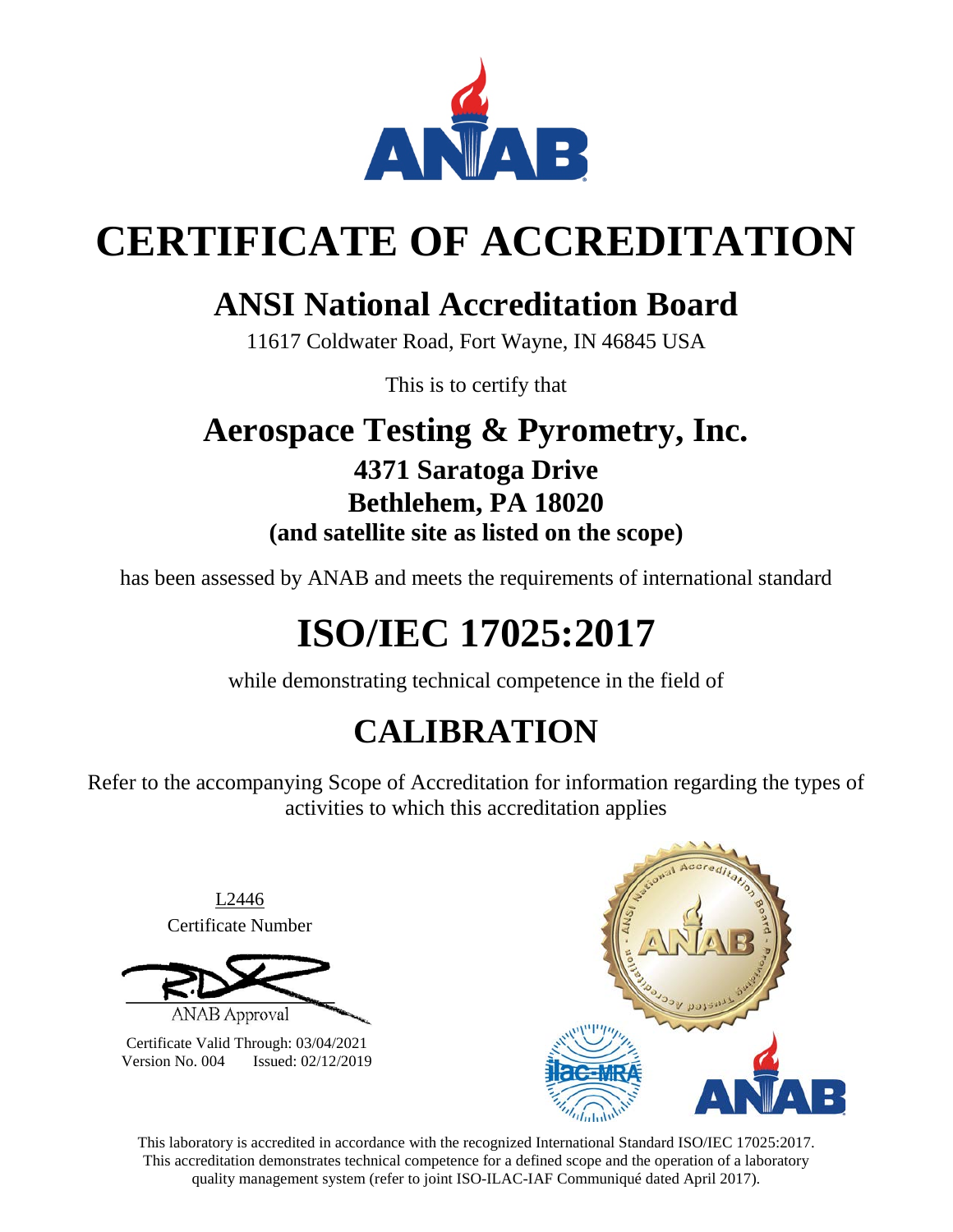

### **SCOPE OF ACCREDITATION TO ISO/IEC 17025:2017**

### **Aerospace Testing & Pyrometry, Inc.**

4371 Saratoga Drive Bethlehem, PA 18020 Andrew Bassett 844-828-7225

## **CALIBRATION**

Valid to: **March 4, 2021** Certificate Number: L2446

| <b>Parameter / Equipment</b>                                 | Range                                                                                                                                                                                                                                                                                                         | <b>Expanded Uncertainty of</b><br><b>Measurement</b> $(+/-)$                                      | <b>Reference Standard,</b><br><b>Method and/or</b><br>Equipment           |
|--------------------------------------------------------------|---------------------------------------------------------------------------------------------------------------------------------------------------------------------------------------------------------------------------------------------------------------------------------------------------------------|---------------------------------------------------------------------------------------------------|---------------------------------------------------------------------------|
|                                                              | $(0 to 75)$ mV                                                                                                                                                                                                                                                                                                | $9.3 \mu V + 6 \mu V/V$                                                                           | Millivolt simulation with<br>Universal Calibrator per<br><b>AMS-2750E</b> |
|                                                              | (0 to 10) V                                                                                                                                                                                                                                                                                                   | $6.4$ mV + 1 mV/V                                                                                 | Voltage simulation with<br>Universal Calibrator per<br><b>AMS-2750E</b>   |
|                                                              | $(0 to 20)$ mA                                                                                                                                                                                                                                                                                                | $9.4 \mu A + 2 \mu A/A$                                                                           | Milliamp simulation with<br>Universal Calibrator per<br><b>AMS-2750E</b>  |
|                                                              | Pt 100-385<br>$(-320 \text{ to } 1400)$ <sup>o</sup> F                                                                                                                                                                                                                                                        | 0.71 °F                                                                                           | RTD simulation with<br>Universal Calibrator per<br><b>AMS-2750E</b>       |
| <b>Calibration of Process</b><br>$in$ struments <sup>1</sup> | Type B<br>$(1\ 112 \text{ to } 1\ 652)$ °F<br>$(1\ 652\ \text{to}\ 2\ 102)$ °F<br>$(2\ 102\ to\ 3\ 000)$ °F<br>Type E<br>$(-200 \text{ to } 1600)$ °F<br>Type J<br>(0 to 932) $^{\circ}$ F<br>$(932 \text{ to } 1600)$ °F<br>Type K<br>$(-200 \text{ to } 1922)$ °F<br>$(1922 \text{ to } 2400)$ °F<br>Type N | $2.5~\mathrm{^{\circ}F}$<br>1.8 °F<br>1.5 °F<br>0.69 °F<br>0.68 °F<br>0.8 °F<br>0.8 °F<br>0.89 °F | Thermocouple simulation<br>with Universal Calibrator<br>per AMS-2750E     |
|                                                              | (0 to 2 012) $\textdegree$ F<br>(2012 to 2372) °F                                                                                                                                                                                                                                                             | 0.8 °F<br>0.89 °F                                                                                 |                                                                           |

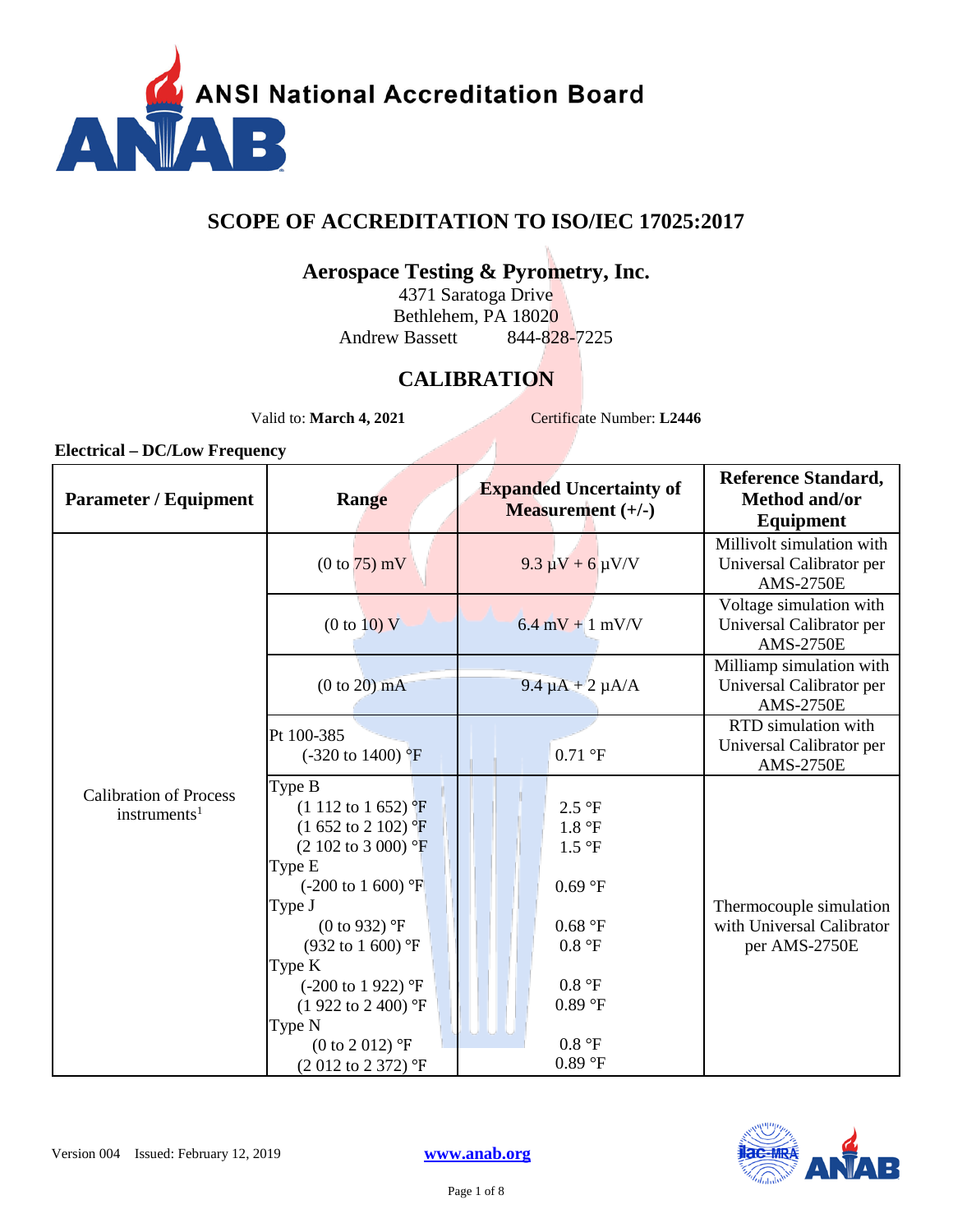

| <b>Parameter / Equipment</b>                              | Range                                                                                                                                                                                                                                                                                                                                                        | <b>Expanded Uncertainty of</b><br>Measurement $(+/-)$                                                                                                                                | <b>Reference Standard,</b><br>Method and/or<br>Equipment              |
|-----------------------------------------------------------|--------------------------------------------------------------------------------------------------------------------------------------------------------------------------------------------------------------------------------------------------------------------------------------------------------------------------------------------------------------|--------------------------------------------------------------------------------------------------------------------------------------------------------------------------------------|-----------------------------------------------------------------------|
| <b>Calibration of Process</b><br>instruments <sup>1</sup> | Type R<br>$(0 to 482)$ °F<br>$(482 \text{ to } 1382)$ °F<br>$(1\,382\text{ to } 2\,192)$ °F<br>$(2\ 192 \text{ to } 3\ 200)$ °F<br>Type S<br>$(0 to 212)$ °F<br>$(212 \text{ to } 752)$ °F<br>$(752 \text{ to } 3092)$ °F<br>$(3092 \text{ to } 3200)$ °F<br>Type T<br>$(-320 \text{ to } -58)$ °F<br>$(-58 \text{ to } 32)$ °F<br>$(32 \text{ to } 750)$ °F | 2.7 °F<br>1.5 °F<br>$1.3 \text{ }^{\circ}F$<br>$1.5$ <sup>o</sup> F<br>$2.7 \text{ }^{\circ}F$<br>1.9 °F<br>1.5 °F<br>1.8 °F<br>$1.3 \text{ }^{\circ} \text{F}$<br>0.8 °F<br>0.68 °F | Thermocouple simulation<br>with Universal Calibrator<br>per AMS-2750E |

#### **Thermodynamic**

| <b>Parameter / Equipment</b>                             | <b>Range</b>                                                                                                                                                                                                     | <b>Expanded Uncertainty of</b><br>Measurement $(+/-)$                                    | <b>Reference Standard,</b><br><b>Method and/or</b><br>Equipment           |
|----------------------------------------------------------|------------------------------------------------------------------------------------------------------------------------------------------------------------------------------------------------------------------|------------------------------------------------------------------------------------------|---------------------------------------------------------------------------|
| System Accuracy Tests <sup>1</sup>                       | Type T<br>$(-320 \text{ to } 0)$ °F<br>$(0 to 400)$ °F<br>Type J<br>$(100 \text{ to } 302)$ °F<br>$(302 \text{ to } 1000)$ °F                                                                                    | 2.4 °F<br>2.1 °F<br>1.8 °F<br>$1.7 \text{ }^{\circ}F$                                    | Universal<br>Calibrator/Multipoint Data<br>Logger per<br><b>AMS-2750E</b> |
| System Accuracy Tests <sup>1</sup>                       | Type K<br>$(100 \text{ to } 248)$ °F<br>$(248 \text{ to } 1\ 600)$ °F<br>$(1\ 600\ \text{to}\ 2\ 502)$ °F<br>Type N<br>$(100 \text{ to } 248)$ °F<br>$(248 \text{ to } 1400)$ °F<br>$(1400 \text{ to } 2372)$ °F | 1.8 °F<br>1.8 °F<br>2.9 °F<br>2 °F<br>$2.1 \text{ }^{\circ}F$<br>$3.2 \text{ }^{\circ}F$ | Universal<br>Calibrator/Multipoint Data<br>Logger per<br><b>AMS-2750E</b> |
| <b>Temperature Uniformity</b><br>$S$ urveys <sup>1</sup> | Type T<br>$(-320 \text{ to } 0)$ °F<br>(0 to 400) $^{\circ}$ F<br>Type J<br>$(100 \text{ to } 248)$ °F<br>$(248 \text{ to } 1000)$ °F                                                                            | 2.4 °F<br>$2.1 \text{ }^{\circ}F$<br>1.8 °F<br>$1.7 \text{ }^{\circ}F$                   | Universal<br>Calibrator/Multipoint Data<br>Logger per AMS-2750E           |

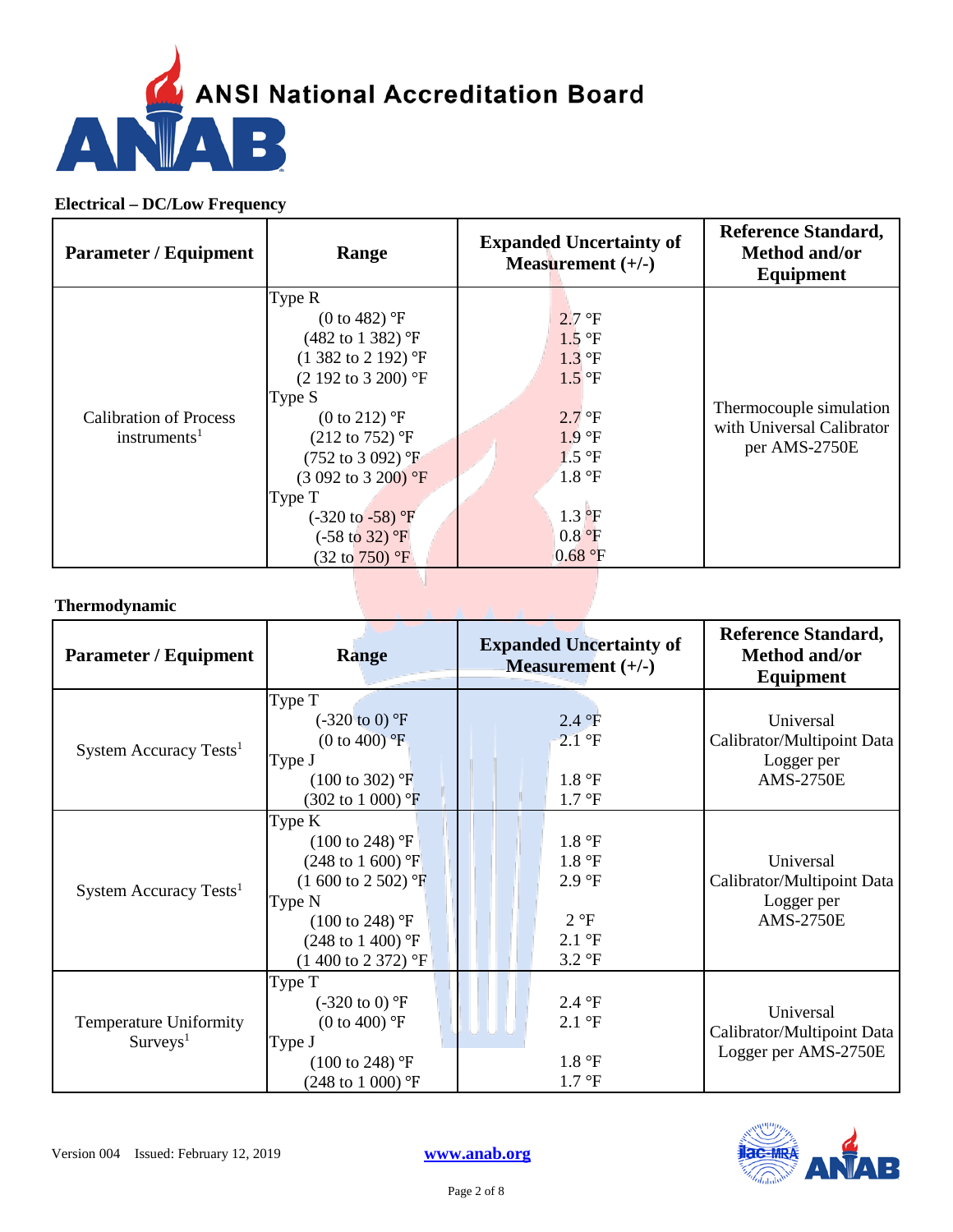

#### **Thermodynamic**

| <b>Parameter / Equipment</b>                          | Range                                                                                                                                                                                                            | <b>Expanded Uncertainty of</b><br>Measurement $(+/-)$                   | <b>Reference Standard,</b><br>Method and/or<br>Equipment        |
|-------------------------------------------------------|------------------------------------------------------------------------------------------------------------------------------------------------------------------------------------------------------------------|-------------------------------------------------------------------------|-----------------------------------------------------------------|
| <b>Temperature Uniformity</b><br>Surveys <sup>1</sup> | Type K<br>$(100 \text{ to } 248)$ °F<br>$(248 \text{ to } 1\ 600)$ °F<br>$(1\ 600\ \text{to}\ 2\ 502)$ °F<br>Type N<br>$(100 \text{ to } 248)$ °F<br>$(248 \text{ to } 1400)$ °F<br>$(1400 \text{ to } 2372)$ °F | 1.8 °F<br>1.8 °F<br>2.9 °F<br>$2^{\circ}F$<br>$2.1^{\circ}$ F<br>3.1 °F | Universal<br>Calibrator/Multipoint Data<br>Logger per AMS-2750E |

## **Work performed at satellite location Aerospace Testing & Pyrometry, Inc. Calibration Lab**

825 Archer Road Bedford, OH 44146 Dale T. Praznik 844-828-7225

| <b>Parameter / Equipment</b>        | Range                                                                                                                                                                                                                                                        | <b>Expanded Uncertainty of</b><br>Measurement $(+/-)$                                                               | <b>Reference Standard,</b><br>Method and/or<br>Equipment  |
|-------------------------------------|--------------------------------------------------------------------------------------------------------------------------------------------------------------------------------------------------------------------------------------------------------------|---------------------------------------------------------------------------------------------------------------------|-----------------------------------------------------------|
| $DC$ Current – Source <sup>2</sup>  | $(0 to 100)$ mA                                                                                                                                                                                                                                              | $7 \mu A + 1 \mu A/A$                                                                                               | Calibration by<br>Comparison to Fluke<br>7526A Calibrator |
| $DC$ Current – Measure <sup>2</sup> | $(0 to 100)$ mA                                                                                                                                                                                                                                              | $5.6 \mu A + 0.5 \mu A/A$                                                                                           | Calibration by<br>Comparison to<br>Keysight 3458A-002     |
| RTD Temperature Meters <sup>2</sup> | Pt 385 $100\Omega$ - Source<br>$(-328 \text{ to } 1472)$ °F<br>PT 385 100 $\Omega$ - Measure<br>$(-328 \text{ to } -112)$ °F<br>$(-112 \text{ to } 212)$ °F<br>$(212 \text{ to } 752)$ °F<br>$(752 \text{ to } 1116)$ °F<br>$(1\ 116\ \text{to}\ 1\ 472)$ °F | $0.15$ °F<br>$0.11$ °F<br>0.09 °F<br>$0.1 \text{ }^{\circ}F$<br>$0.1 \text{ }^{\circ}F$<br>$0.11 \text{ }^{\circ}F$ | Calibration by<br>Comparison to Fluke<br>7526A Calibrator |
| $DC$ Volts – Source <sup>2</sup>    | $(0 to 100)$ mV<br>(0 to 1) V<br>(1 to 10) V<br>$(10 \text{ to } 100) \text{ V}$                                                                                                                                                                             | $4 \mu V + 3 \mu V/V$<br>$38 \mu V + 10 \mu V/V$<br>$0.38$ mV + 100 $\mu$ V/V<br>$3.8 \text{ mV} + 1 \text{ mV/V}$  | Calibration by<br>Comparison to Fluke<br>7526A Calibrator |

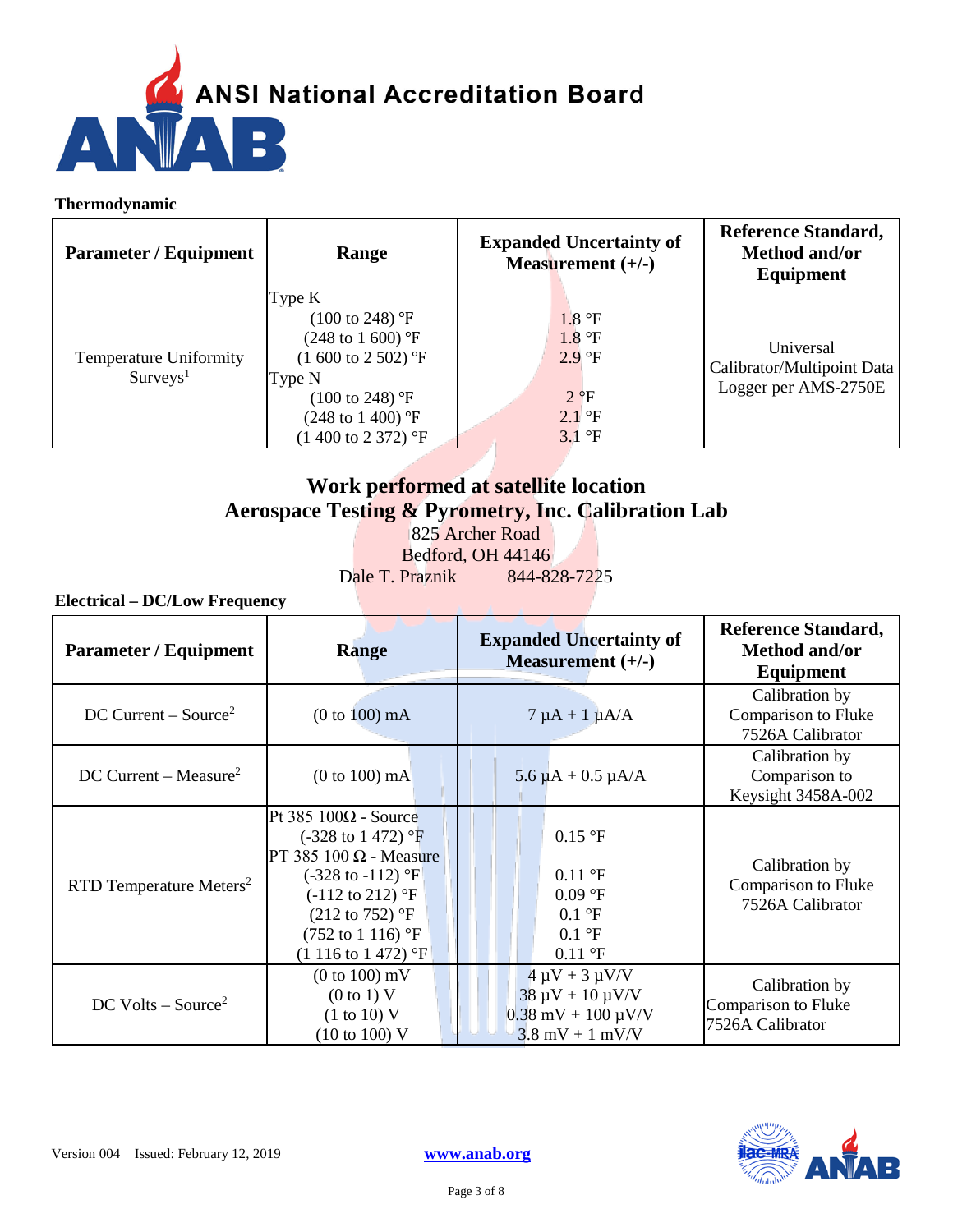

| <b>Parameter / Equipment</b>      | Range                                                                    | <b>Expanded Uncertainty of</b><br>Measurement $(+/-)$                                                                           | <b>Reference Standard,</b><br>Method and/or<br>Equipment |
|-----------------------------------|--------------------------------------------------------------------------|---------------------------------------------------------------------------------------------------------------------------------|----------------------------------------------------------|
| $DC$ Volts – Measure <sup>2</sup> | $(0 to 100)$ mV<br>(0 to 1) V<br>(1 to 10) V<br>$(10 \text{ to } 100)$ V | $1.5 \mu V + 0.3 \mu V/V$<br>$6.6 \mu V + 0.3 \mu V/V$<br>$88 \mu V + 0.5 \mu V/V$<br>$0.8 \text{ mV} + 30 \text{ }\mu\text{V}$ | Calibration by<br>Comparison to<br>Keysight 3458A-002    |



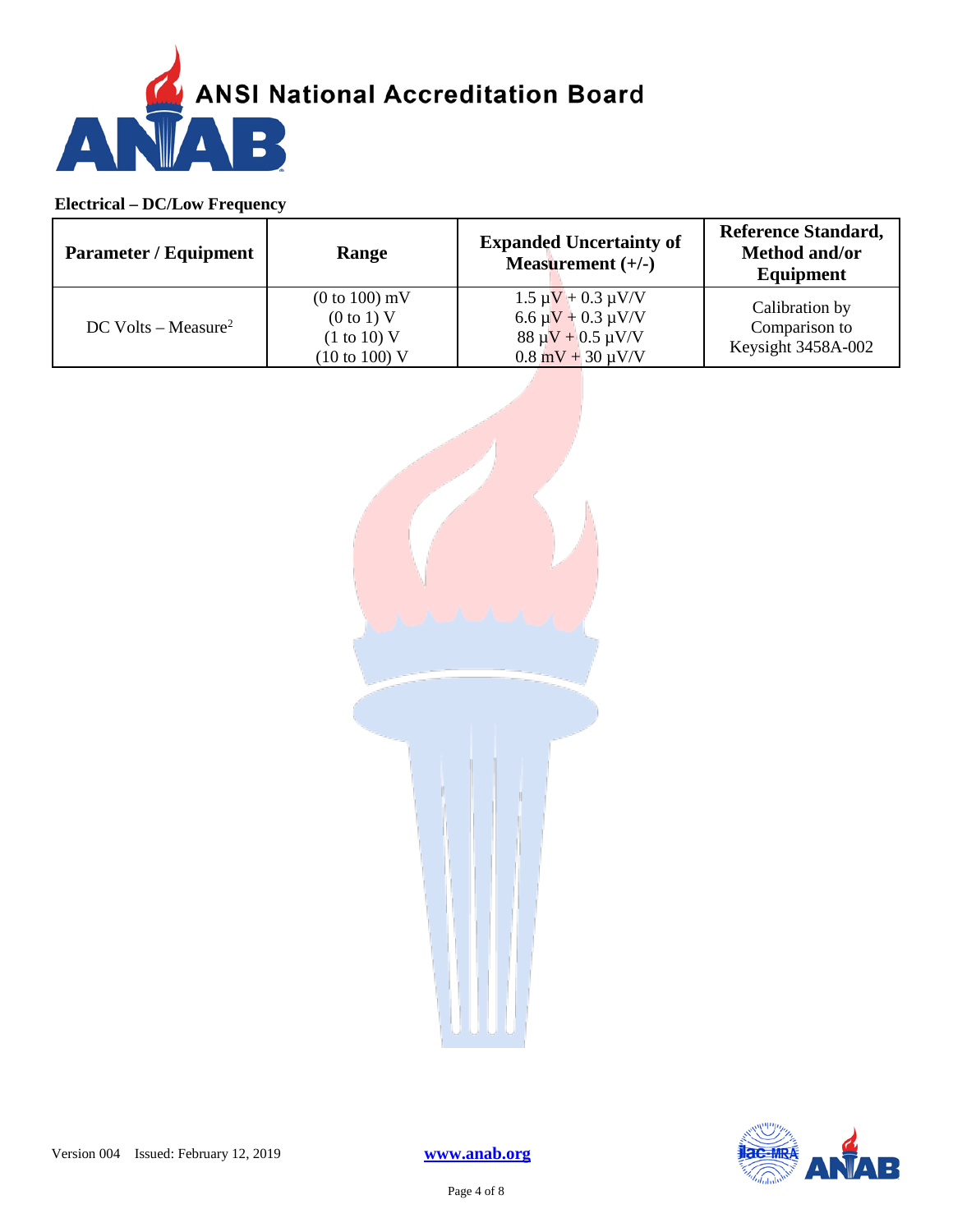ANSI National Accreditation Board

|                           | Type B                               |                          |                     |
|---------------------------|--------------------------------------|--------------------------|---------------------|
|                           | $(392 \text{ to } 572)$ °F           | $0.62$ °F                |                     |
|                           | $(572 \text{ to } 1112)$ °F          | $0.52 \text{ }^{\circ}F$ |                     |
|                           | $(1\ 112\ to\ 1\ 472)$ °F            | $0.76$ °F                |                     |
|                           | (1 472 to 2 822) °F                  | 0.61 °F                  |                     |
|                           | $(2822 \text{ to } 3308)$ °F         | 0.5 °F                   |                     |
|                           | Type C                               |                          |                     |
|                           | $(32 \text{ to } 1 \text{ } 832)$ °F | $0.38$ °F                |                     |
|                           | (1 832 to 3 272) °F                  | $0.52$ °F                |                     |
|                           | (3 272 to 3 632) °F                  | $0.58$ °F                |                     |
|                           | $(3632 \text{ to } 4201)$ °F         | $0.76$ °F                |                     |
|                           | Type E                               |                          |                     |
|                           | $(-418 \text{ to } -328)$ °F         | $0.55$ °F                |                     |
|                           | $(-328 \text{ to } -148)$ °F         | 0.3 °F                   |                     |
|                           | $(-148 \text{ to } 32)$ °F           | $0.24$ °F                |                     |
|                           | $(32 \text{ to } 1112)$ °F           | $0.23$ °F                |                     |
|                           | $(1\ 112\ to\ 1\ 832)$ $\degree$ F   | $0.27$ °F                |                     |
|                           | Type J                               |                          |                     |
|                           | $(-346 \text{ to } -148)$ °F         | 0.34 °F                  |                     |
|                           | $(-148 \text{ to } 1472)$ °F         | 0.24 °F                  |                     |
|                           | $(1472 \text{ to } 2192)$ °F         | $0.27$ °F                | Calibration by      |
| Thermocouple Indicators - |                                      |                          | Comparison to Fluke |
| Source <sup>2</sup>       | Type K                               | 0.98 °F                  | 7526A Calibrator    |
|                           | $(-418 \text{ to } -328)$ °F         |                          |                     |
|                           | $(-328 \text{ to } -148)$ °F         | $0.37$ °F                |                     |
|                           | $(-148 \text{ to } 932)$ °F          | $0.27$ <sup>o</sup> F    |                     |
|                           | $(932 \text{ to } 1472)$ °F          | $0.26$ °F                |                     |
|                           | $(1472 \text{ to } 2502)$            | $0.32 \text{ }^{\circ}F$ |                     |
|                           | Type N                               |                          |                     |
|                           | $(-418 \text{ to } -328)$ °F         | 1.6 °F                   |                     |
|                           | $(-328 \text{ to } -148)$ °F         | 0.51 °F                  |                     |
|                           | $(-148 \text{ to } 32)$ °F           | $0.3 \text{ }^{\circ}F$  |                     |
|                           | $(32 \text{ to } 932)$ °F            | $0.29$ °F                |                     |
|                           | $(932 \text{ to } 1472)$ °F          | $0.28$ °F                |                     |
|                           | $(1472 \text{ to } 2372)$ °F         | $0.31$ °F                |                     |
|                           | Type R                               |                          |                     |
|                           | $(-58 \text{ to } -13)$ °F           | $1.2 \text{ }^{\circ}F$  |                     |
|                           | $(-13 \text{ to } 32)$ °F            | $0.96$ °F                |                     |
|                           | $(32 \text{ to } 212)$ °F            | $0.83$ °F                |                     |
|                           | $(212 \text{ to } 752)$ °F           | $0.61$ °F                |                     |
|                           | $(752 \text{ to } 1112)$ °F          | 0.5 °F                   |                     |
|                           | $(1\ 112\ to\ 1\ 832)$ °F            | 0.48 °F                  |                     |
|                           | $(1832 \text{ to } 2912)$ °F         | $0.44$ °F                |                     |
|                           | $(2912 \text{ to } 3213)$ °F         | $0.51$ °F                |                     |
|                           | Type S                               |                          | Calibration by      |
| Thermocouple Indicators - | $(-58 \text{ to } -13)$ °F           | $1.1\text{ }^{\circ}F$   | Comparison to Fluke |
| Source <sup>2</sup>       | $(-13 \text{ to } 32)$ °F            | 0.91 °F                  | 7526A Calibrator    |
|                           |                                      |                          |                     |

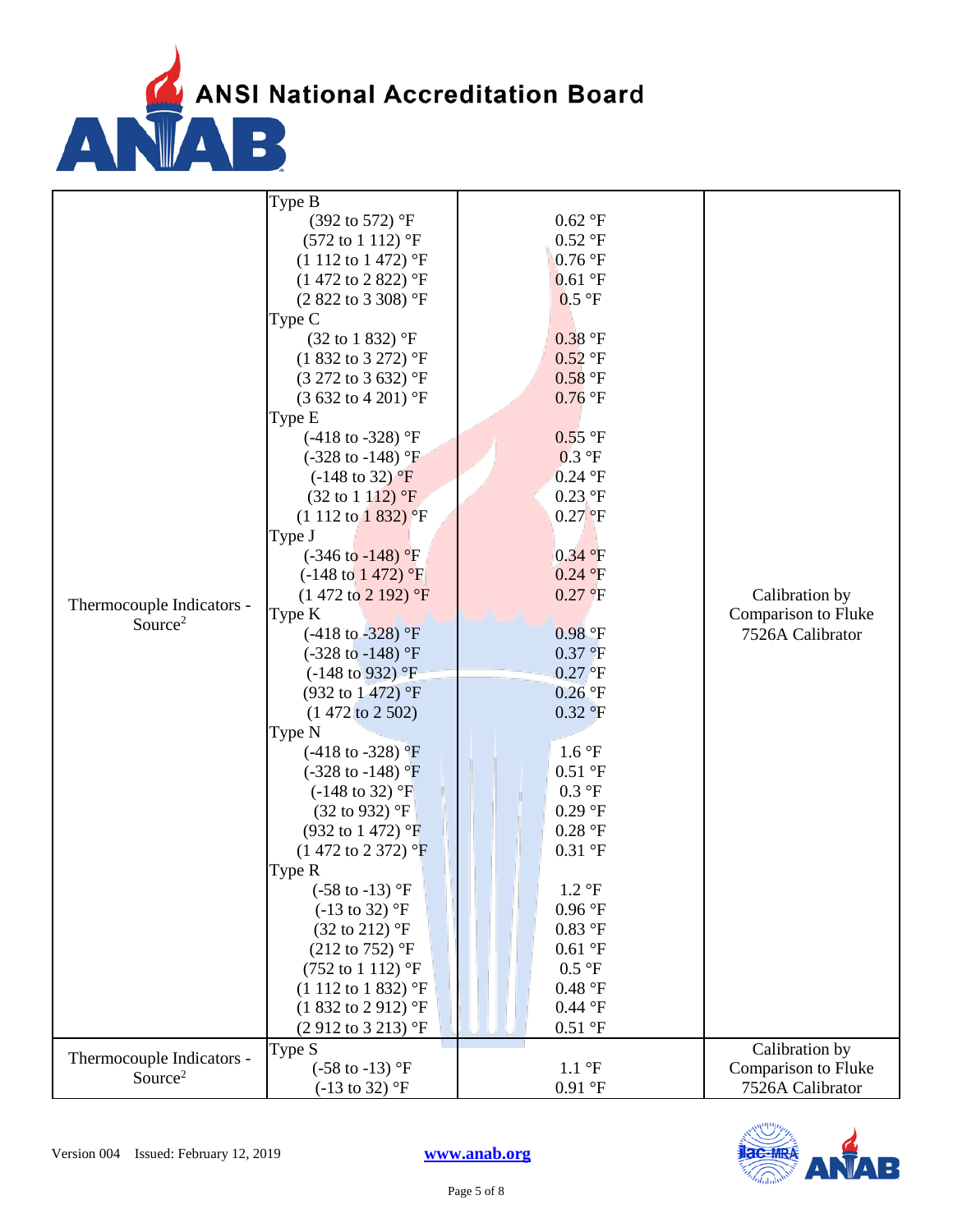

| <b>Parameter / Equipment</b> | Range                                                        | <b>Expanded Uncertainty of</b><br>Measurement $(+/-)$ | <b>Reference Standard,</b><br>Method and/or<br><b>Equipment</b> |
|------------------------------|--------------------------------------------------------------|-------------------------------------------------------|-----------------------------------------------------------------|
|                              | $(32 \text{ to } 212)$ °F                                    | 0.81 °F                                               |                                                                 |
|                              | $(212 \text{ to } 752)$ °F                                   | 0.63 °F                                               |                                                                 |
|                              | $(752 \text{ to } 1112)$ °F                                  | $0.51$ °F                                             |                                                                 |
|                              | $(1\ 112\ to\ 1\ 832)$ °F                                    | $0.5$ °F                                              |                                                                 |
|                              | $(1832 \text{ to } 2912)$ °F                                 | $0.5$ <sup>o</sup> F                                  |                                                                 |
|                              | $(2912 \text{ to } 3213)$ °F                                 | $0.58$ °F                                             |                                                                 |
|                              | Type T                                                       |                                                       |                                                                 |
|                              | $(-418 \text{ to } -326)$ °F                                 | $0.75$ °F                                             |                                                                 |
|                              | $(-326 \text{ to } -148)$ °F                                 | 0.37 °F                                               |                                                                 |
|                              | $(-148 \text{ to } 32)$ °F                                   | $0.28$ °F                                             |                                                                 |
|                              | $(32 \text{ to } 392)$ °F                                    | $0.25$ °F                                             |                                                                 |
|                              | $(392 \text{ to } 752)$ °F                                   | $0.24$ °F                                             |                                                                 |
|                              | Type B                                                       |                                                       |                                                                 |
|                              | $(392 \text{ to } 572)$ °F                                   | 0.79 °F                                               |                                                                 |
|                              | $(572 \text{ to } 1112)$ °F                                  | $0.72$ °F                                             |                                                                 |
|                              | $(1\ 112\ \text{to}\ 1\ 472)$ °F                             | $0.77$ °F                                             |                                                                 |
|                              | $(1472 \text{ to } 2822)$ °F                                 | $0.64$ °F                                             |                                                                 |
|                              | $(2822 \text{ to } 3308)$ °F                                 | 0.53 °F                                               |                                                                 |
|                              | Type C                                                       |                                                       |                                                                 |
|                              | $(32 \text{ to } 1 \text{ } 832)$ °F                         | $0.39$ <sup>o</sup> F                                 |                                                                 |
|                              | $(1832 \text{ to } 3272)$ °F                                 | $0.58$ °F                                             |                                                                 |
|                              | $(3\ 272\ \text{to}\ 3\ 632)$ °F                             | 0.63 °F                                               |                                                                 |
|                              | $(3632 \text{ to } 4201)$ °F                                 | 0.8 °F                                                |                                                                 |
|                              | Type E                                                       |                                                       |                                                                 |
| Thermocouple Calibrators -   | $(-418 \text{ to } -328)$ °F                                 | 0.54 °F                                               | Calibration by                                                  |
| Measure <sup>2</sup>         | $(-328 \text{ to } -148)$ °F                                 | $0.28$ °F                                             | Comparison to Fluke                                             |
|                              | $(-148 \text{ to } 32)$ °F                                   | $0.22$ °F                                             | 7526A Calibrator                                                |
|                              | $(32 \text{ to } 1112)$ °F                                   | $0.2 \text{ }^{\circ}F$                               |                                                                 |
|                              | $(1\ 112\ to\ 1\ 832)$ °F                                    | $0.26$ °F                                             |                                                                 |
|                              | Type J                                                       |                                                       |                                                                 |
|                              | $(-346 \text{ to } -148)$ °F                                 | $0.32$ °F                                             |                                                                 |
|                              | $(-148 \text{ to } 1472)$ °F<br>$(1472 \text{ to } 2192)$ °F | $0.22$ °F<br>$0.25$ °F                                |                                                                 |
|                              | Type K                                                       |                                                       |                                                                 |
|                              | $(-418 \text{ to } -328)$ °F                                 | $0.97\ {^\circ}\mathrm{F}$                            |                                                                 |
|                              | $(-328 \text{ to } -148)$ °F                                 | $0.36$ °F                                             |                                                                 |
|                              | $(-148 \text{ to } 932)$ °F                                  | $0.25$ °F                                             |                                                                 |
|                              | $(932 \text{ to } 1472)$ °F                                  | $0.25~\mathrm{^{\circ}F}$                             |                                                                 |
|                              | $(1472 \text{ to } 2502)$                                    | $0.31\,{}^\circ \hbox{F}$                             |                                                                 |
|                              |                                                              |                                                       |                                                                 |

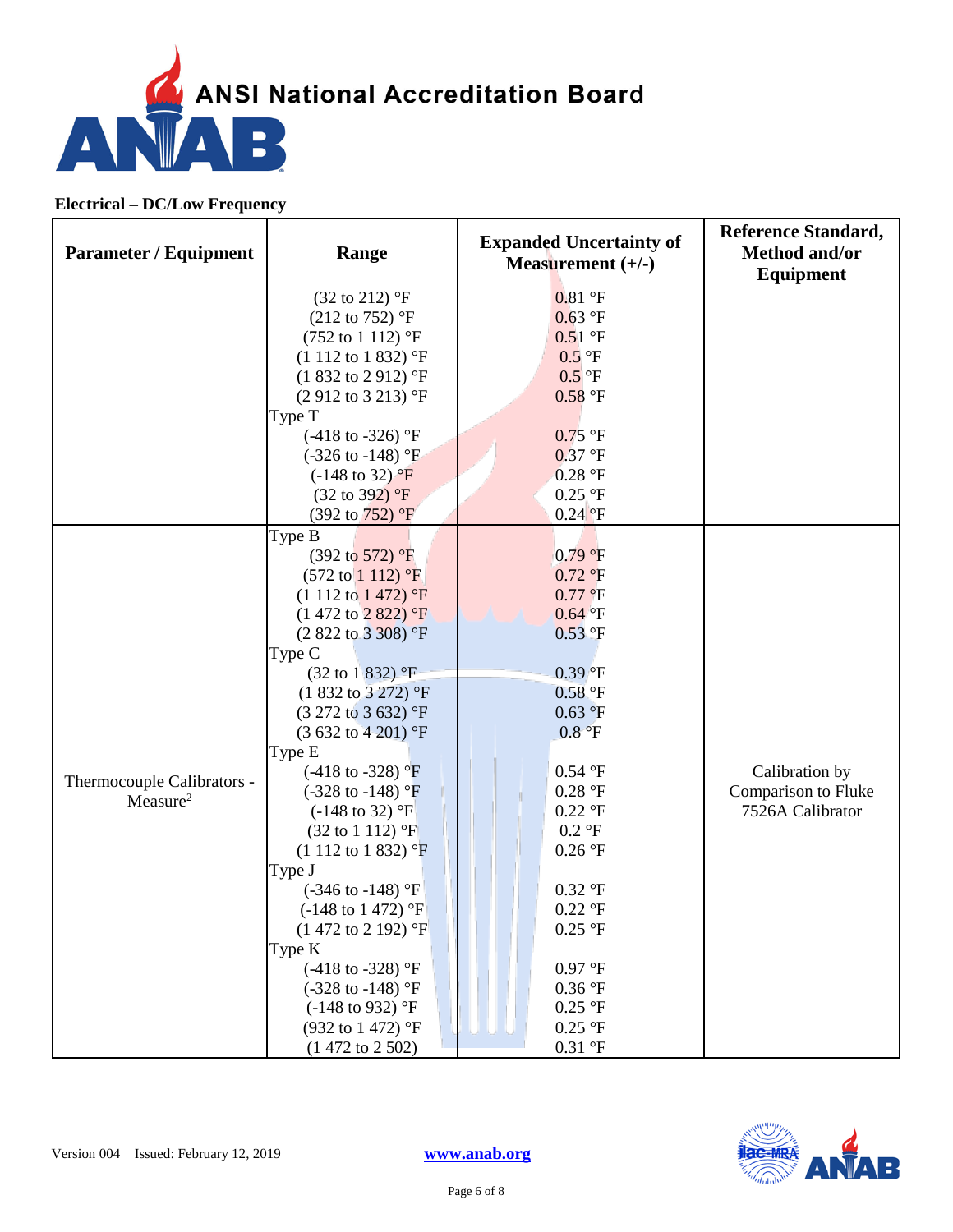

| <b>Parameter / Equipment</b>                       | Range                                                                                                                                                                                                                                                                                                                                                                                                                                                                                                                                                                                                                                                                                                                                                                                                                                                                                                                      | <b>Expanded Uncertainty of</b><br>Measurement $(+/-)$                                                                                                                                                                                                                                                                                                                                 | <b>Reference Standard,</b><br>Method and/or<br>Equipment  |
|----------------------------------------------------|----------------------------------------------------------------------------------------------------------------------------------------------------------------------------------------------------------------------------------------------------------------------------------------------------------------------------------------------------------------------------------------------------------------------------------------------------------------------------------------------------------------------------------------------------------------------------------------------------------------------------------------------------------------------------------------------------------------------------------------------------------------------------------------------------------------------------------------------------------------------------------------------------------------------------|---------------------------------------------------------------------------------------------------------------------------------------------------------------------------------------------------------------------------------------------------------------------------------------------------------------------------------------------------------------------------------------|-----------------------------------------------------------|
| Thermocouple Calibrators -<br>Measure <sup>2</sup> | Type N<br>$(-418 \text{ to } -328)$ °F<br>$(-328 \text{ to } -148)$ °F<br>$(-148 \text{ to } 32)$ °F<br>(32 to 932) °F<br>(932 to 1 472) °F<br>$(1472 \text{ to } 2372)$ °F<br>Type R<br>$(-58 \text{ to } -13)$ °F<br>$(-13 \text{ to } 32)$ °F<br>$(32 \text{ to } 212)$ °F<br>$(212 \text{ to } 752)$ °F<br>$(752 \text{ to } 1112) \text{ }^{\circ}F$<br>$(1\ 112\ to\ 1\ 832)$ <sup>o</sup> F<br>$(1832 \text{ to } 2912)$ <sup>o</sup> F<br>$(2912 \text{ to } 3213)$ °F<br>Type S<br>$(-58 \text{ to } -13)$ °F<br>$(-13 \text{ to } 32)$ °F<br>$(32 \text{ to } 212)$ °F<br>$(212 \text{ to } 752)$ °F<br>$(752 \text{ to } 1112)$ °F<br>$(1\ 112\ to\ 1\ 832)$ °F<br>$(1832 \text{ to } 2912)$ <sup>o</sup> F<br>$(2912 \text{ to } 3213)$ <sup>o</sup> F<br>Type T<br>$(-418 \text{ to } -326)$ °F<br>$(-326 \text{ to } -148)$ °F<br>$(-148 \text{ to } 32)$ °F<br>$(32 \text{ to } 392)$ °F<br>(392 to 752) °F | 1.6 °F<br>0.5 °F<br>$0.29$ °F<br>$0.28$ °F<br>$0.27$ °F<br>$0.3$ °F<br>$1.2 \text{ }^{\circ}F$<br>0.97 °F<br>$0.84$ °F<br>$0.62$ <sup>o</sup> F<br>0.51 °F<br>0.49 °F<br>0.45 °F<br>0.53 °F<br>$1.1\textdegree F$<br>0.91 °F<br>$0.82$ °F<br>$0.64$ °F<br>0.51 °F<br>0.52 °F<br>$0.52$ °F<br>$0.59~^\circ\mathrm{F}$<br>$0.74$ °F<br>$0.36$ °F<br>$0.26$ °F<br>$0.21$ °F<br>$0.22$ °F | Calibration by<br>Comparison to Fluke<br>7526A Calibrator |

Calibration and Measurement Capability (CMC) is expressed in terms of the measurement parameter, measurement range, expanded uncertainty of measurement and reference standard, method, and/or equipment. The expanded uncertainty of measurement is expressed as the standard uncertainty of the measurement multiplied by a coverage factor of 2 ( $k=2$ ), corresponding to a confidence level of approximately 95%.